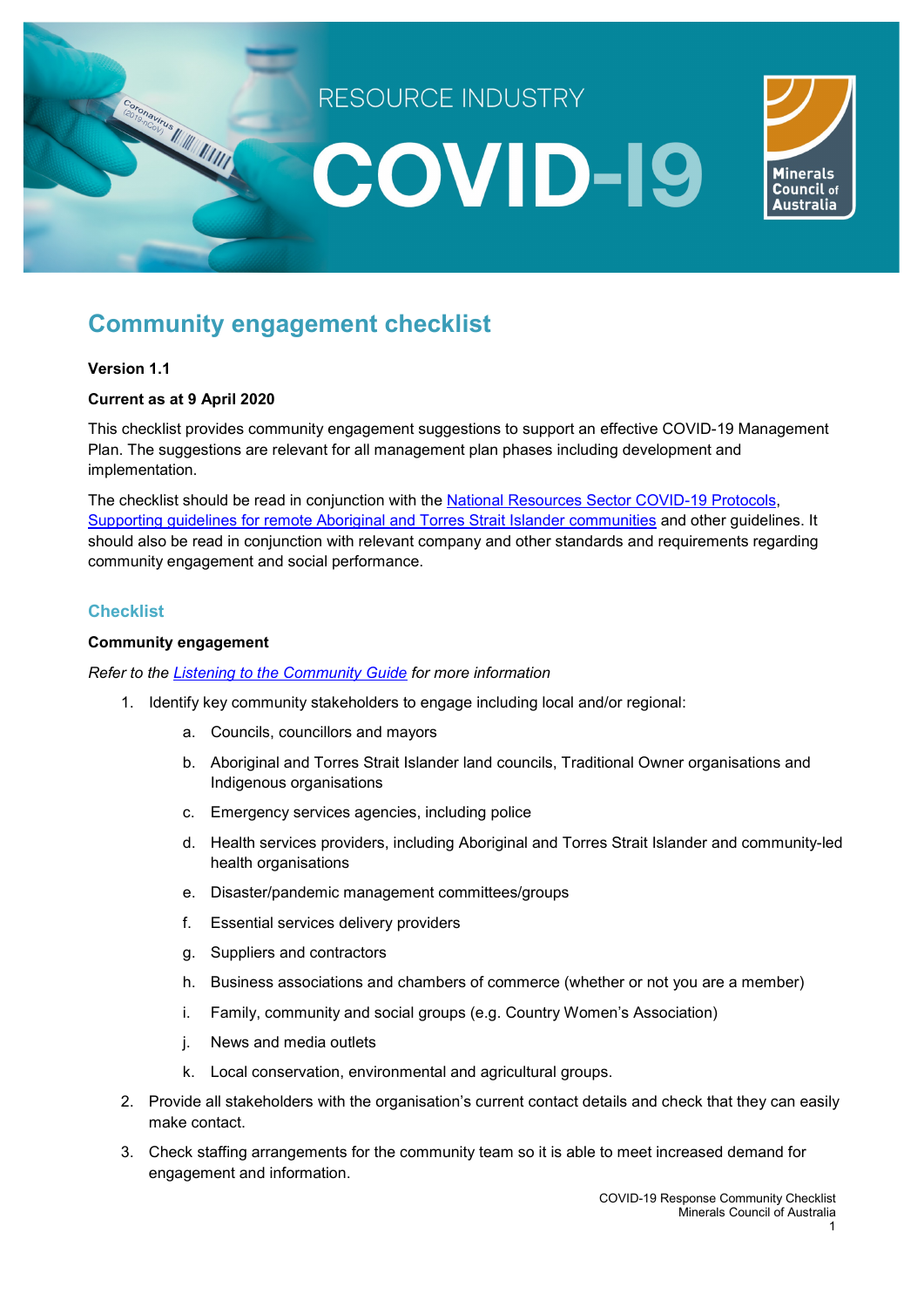

- 4. Engage with each stakeholder/stakeholder group to understand priorities, concerns and risks as well as opportunities to work together.
- 5. Identify appropriate engagement channels, including teleconference, webinars, email, local and regional media, social media and other digital channels.
- 6. Consider how to engage regarding the COVID-19 management plan and supporting procedures and arrangements. Options could include:
	- a. Hosting a central portal on the company website to share key documentation and other materials
	- b. Using social media to communicate in a timely way (if appropriate)
	- c. Providing plain language community updates
	- d. Translating key messages into different languages, including Aboriginal and Torres Strait Islander languages.

#### **Communications**

- 7. Plan how the site and company will share timely, accurate and relevant information. This is especially important in a time of heightened public focus and anxiety.
	- a. Establish processes so that site management is aware of and can respond effectively to community and stakeholder concerns and questions.
- 8. Consider arrangements to support stakeholders to receive information at the same time.
- 9. Consider what different communication needs stakeholders may have at this time and how these will be met.
- 10. Consider how social and traditional media may support effective engagement, for example:
	- a. Social media may provide a channel for time-sensitive, people-focused communication. It is also helpful for showing implementation of health, safety and community protocols
	- b. Traditional media can assist to share messages more broadly.

#### **Grievance/community feedback mechanisms**

- 11. Provide a visible, easily accessible and responsive channel for community members and other stakeholders to raise concerns.
	- a. Existing community feedback/complaints mechanisms may be appropriate. Sites and companies should revise arrangements if needed.
	- b. Respond to concerns/grievances in a timely manner, and where possible, explain how the site/company has acted on the feedback. All feedback should be taken seriously.
	- c. Escalate critical issues to site management for action.

2